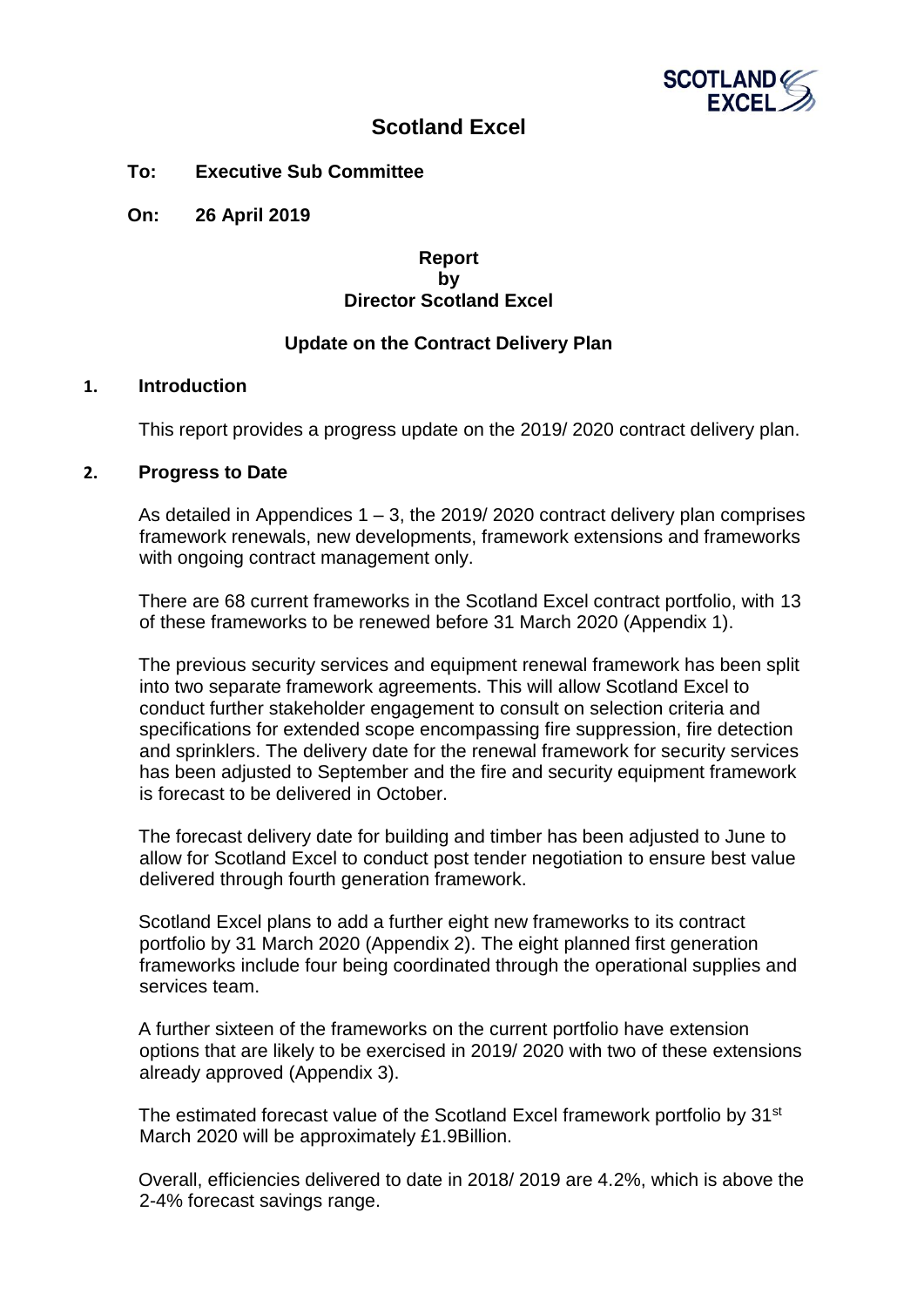In addition to the activity detailed in Appendices 1 -3, Scotland Excel is exploring the benefits of further collaborative procurement across high spend, critical service areas of adult social care and construction.

Scotland Excel has finalised the procurement strategy for care and support services. In 2019/ 2020, Scotland Excel will continue to work with a range of partners to implement the procurement strategy.

In 2019/ 2020, Scotland Excel will also deliver a new sourcing strategy for care home services for older people. This strategy, again co-produced with stakeholders, will build on current best practice and complement local strategic commissioning plans. Scotland Excel took over operational contract management of care home services for older people from COSLA on 1 April 2019.

The first generation new build residential construction framework is progressing well. The framework will support councils to deliver new affordable houses in line with Strategic Housing Investment Plans (SHIPs). The second stage of the twostage tender procedure was issued in March 2019. The procurement exercise remains on course for going live in August 2019.

Work continues in conjunction with the Digital Office, to procure a replacement Social Work Care Case Management system. Working alongside council and social work colleagues, a detailed output specification has been developed. Consultation has also taken place with Scottish Government colleagues and suggested amendments have been incorporated to include The Public Bodies (Joint Working) Act 2014 which is a key piece of legislation, requiring Health Boards and Local Authorities to integrate their health and social care services and the strategy document now takes cognisance of self-directed support (SDS) which is a major change to the way people with social care needs are supported. The tender documents will be released for publication by the end of April 2019.

## **3. Conclusion**

Members are invited to note the progress made to date.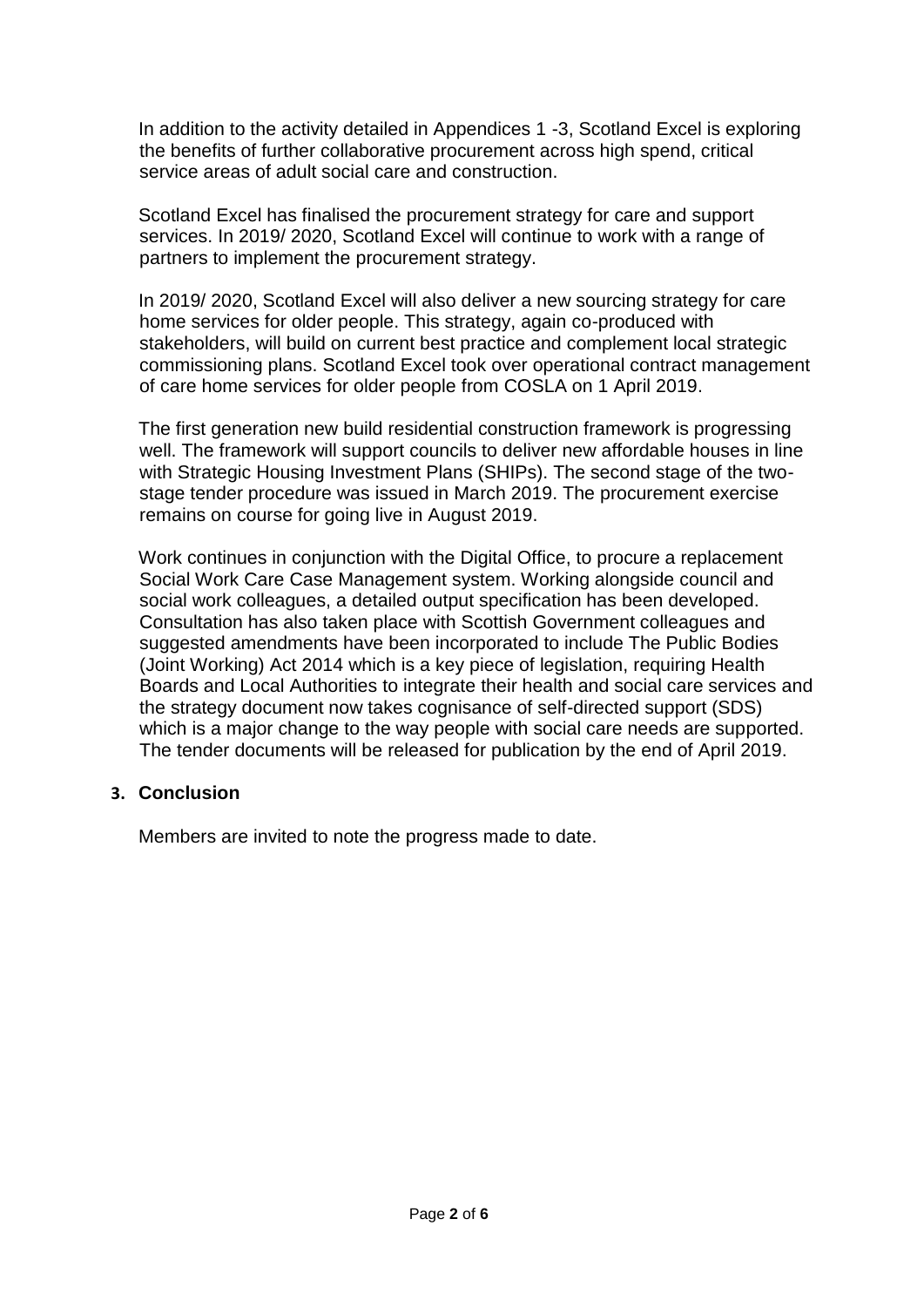# **Appendix 1 - List of contracts to be renewed in 2019/20**

| Service                                     | <b>Estimated Annual</b><br><b>Collaborative Contract</b><br><b>Opportunity</b> | <b>Activity</b> | Original<br>Forecast<br>Date | <b>Previous</b><br><b>Forecast Date</b> | <b>Delivered</b><br>Date | <b>Latest Forecast</b><br>Date if Different Savings Range | Forecast  | <b>Delivered</b><br><b>Savings Forecast</b> | <b>Comments</b>                                     |
|---------------------------------------------|--------------------------------------------------------------------------------|-----------------|------------------------------|-----------------------------------------|--------------------------|-----------------------------------------------------------|-----------|---------------------------------------------|-----------------------------------------------------|
| Asbestos                                    | 12,000,000                                                                     | Renew           | Apr-19                       | Jul-19                                  |                          |                                                           | 2% - 4%   |                                             | Evaluating                                          |
| <b>Online School Payments</b>               | 2,500,000                                                                      | Renew           | Dec-18                       | <b>Dec-19</b>                           |                          |                                                           | $2% - 4%$ |                                             | Plan delayed to incorporate additional requirements |
| Security Services and Cash Collection       | 12,500,000                                                                     | Renew           | Apr-19                       | Aug-19                                  |                          | $Sep-19$                                                  | $2% - 4%$ |                                             | Tender development                                  |
| Fire and Security Equipment                 | 7,500,000                                                                      | Renew           | Oct-19                       |                                         |                          |                                                           | $2% - 4%$ |                                             | Tender development                                  |
| <b>Building &amp; Timber</b>                | 15,000,000                                                                     | Renew           | Apr-19                       |                                         |                          | Jun-19                                                    | 2% - 4%   |                                             | Evaluating                                          |
| Care Homes For Adults With LD Inc<br>Autism | 12,500,000                                                                     | Renew           | May-19                       |                                         |                          | Sep-19                                                    | $2% - 4%$ |                                             | Strategy in development                             |
| Demolition                                  | 16,000,000                                                                     | Renew           | Aug-20                       |                                         |                          |                                                           | 2% - 4%   |                                             | Strategy in development                             |
| <b>Community Meals</b>                      | 4,000,000                                                                      | Renew           | Sep-19                       |                                         |                          |                                                           | $2% - 4%$ |                                             | Tender released                                     |
| Plumbing and Heating Materials              | 20,000,000                                                                     | Renew           | $Dec-19$                     |                                         |                          |                                                           | $2% - 4%$ |                                             | Strategy in development                             |
| <b>Engineering Consultancy</b>              | 17,000,000                                                                     | Renew           | Mar-20                       |                                         |                          |                                                           | 2% - 4%   |                                             | Strategy in development                             |
| Secure Care                                 | 20,000,000                                                                     | Renew           | Apr-20                       |                                         |                          |                                                           | N/A       |                                             | Strategy in development                             |
| <b>Electrical Materials</b>                 | 14,000,000                                                                     | Renew           | Apr-20                       |                                         |                          |                                                           | $2% - 4%$ |                                             | Strategy in development                             |
| Waste Disposal Equipment                    | 1,250,000                                                                      | Renew           | Apr-20                       |                                         |                          |                                                           | $2% - 4%$ |                                             | Strategy in development                             |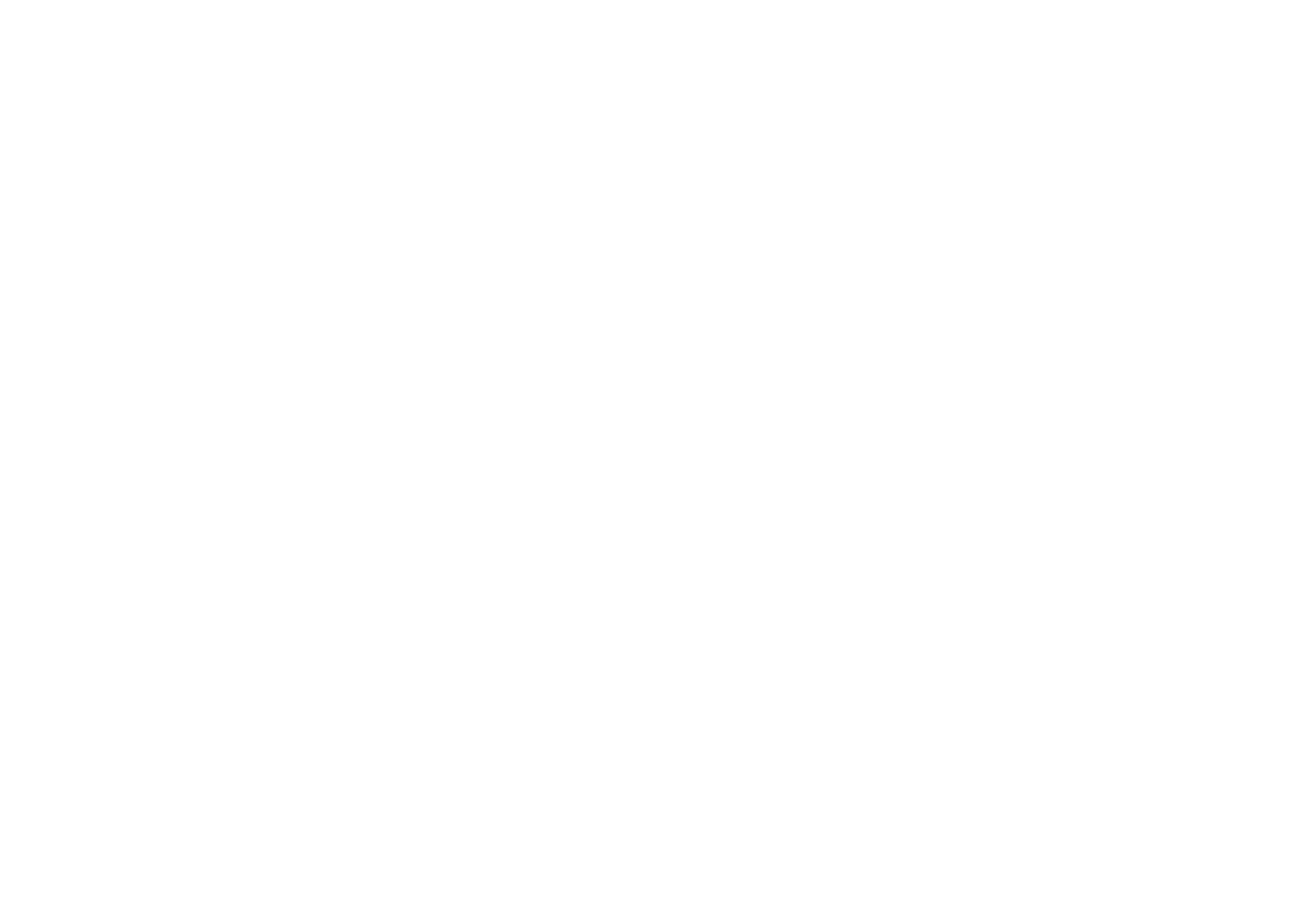# **Appendix 2 – List of new contracts to be developed and delivered in 2019/2020**

| <b>Service</b>                                       | <b>Estimated Annual</b><br><b>Collaborative</b><br><b>Contract Opportunity</b> | <b>Activity</b>     | Original<br>Forecast<br><b>Date</b> | <b>Previous</b><br>Forecast<br><b>Date</b> | <b>Delivered</b><br>Date | <b>Latest Forecast</b><br>Date if Different Savings Range | Forecast | <b>Delivered</b><br><b>Savings</b><br>Forecast | <b>Comments</b>                                                                        |
|------------------------------------------------------|--------------------------------------------------------------------------------|---------------------|-------------------------------------|--------------------------------------------|--------------------------|-----------------------------------------------------------|----------|------------------------------------------------|----------------------------------------------------------------------------------------|
| Care Home Services for Older People                  | 450,000,000                                                                    | <b>New Contract</b> | Jan-19                              |                                            | Apr-19                   |                                                           | N/A      | N/A                                            | Scotland Excel took over operational contract<br>management from COSLA on 1 April 2019 |
| <b>Cleaning Equipment (OSS)</b>                      | 2,500,000                                                                      | <b>New Contract</b> | Apr-19                              |                                            | Mar-19                   |                                                           | 5.5%     | 7.5%                                           | Recommendations approved at Executive Sub<br>Committee on 22 March 2019                |
| <b>Vending Machines (OSS)</b>                        | 1,250,000                                                                      | New Contract        | $May-19$                            |                                            | Mar-19                   |                                                           | 5.5%     | 6.0%                                           | Recommendations approved at Executive Sub<br>Committee on 22 March 2019                |
| Social Care Case Management Solutions                | 8,500,000                                                                      | <b>New Contract</b> | <b>Nov-18</b>                       | May-19                                     |                          | Oct-19                                                    | 5.5%     |                                                | Strategy in development                                                                |
| Swimming Pool Contractors (OSS)                      | 2,000,000                                                                      | <b>New Contract</b> | Oct-19                              |                                            |                          |                                                           | 5.5%     |                                                | Strategy in development                                                                |
| Care and Support                                     | 102,250,000                                                                    | <b>New Contract</b> | Aug-19                              |                                            |                          | Jan-20                                                    | N/A      |                                                | Strategy in development                                                                |
| Alcoholic Beverages (OSS)                            | 1,250,000                                                                      | <b>New Contract</b> | Aug-19                              |                                            |                          |                                                           | 5.5%     |                                                | Tender released                                                                        |
| <b>Bikeability Scotland Training Providers (OSS)</b> | 300,000                                                                        | <b>New Contract</b> | Aug-19                              |                                            |                          |                                                           | N/A      |                                                | Strategy approved                                                                      |
| New Build Residential                                | 375,000,000                                                                    | New Contract        | Sep-19                              |                                            |                          |                                                           | 5.5%     |                                                | Tender released                                                                        |
| Bread and Rolls (OSS)                                | 2,000,000                                                                      | <b>New Contract</b> | Oct-19                              |                                            |                          |                                                           | 5.5%     |                                                | Strategy approved                                                                      |
| <b>Building Related Professional Services</b>        | 20,000,000                                                                     | <b>New Contract</b> | Mar-20                              |                                            |                          |                                                           | 2% - 4%  |                                                | Strategy in development                                                                |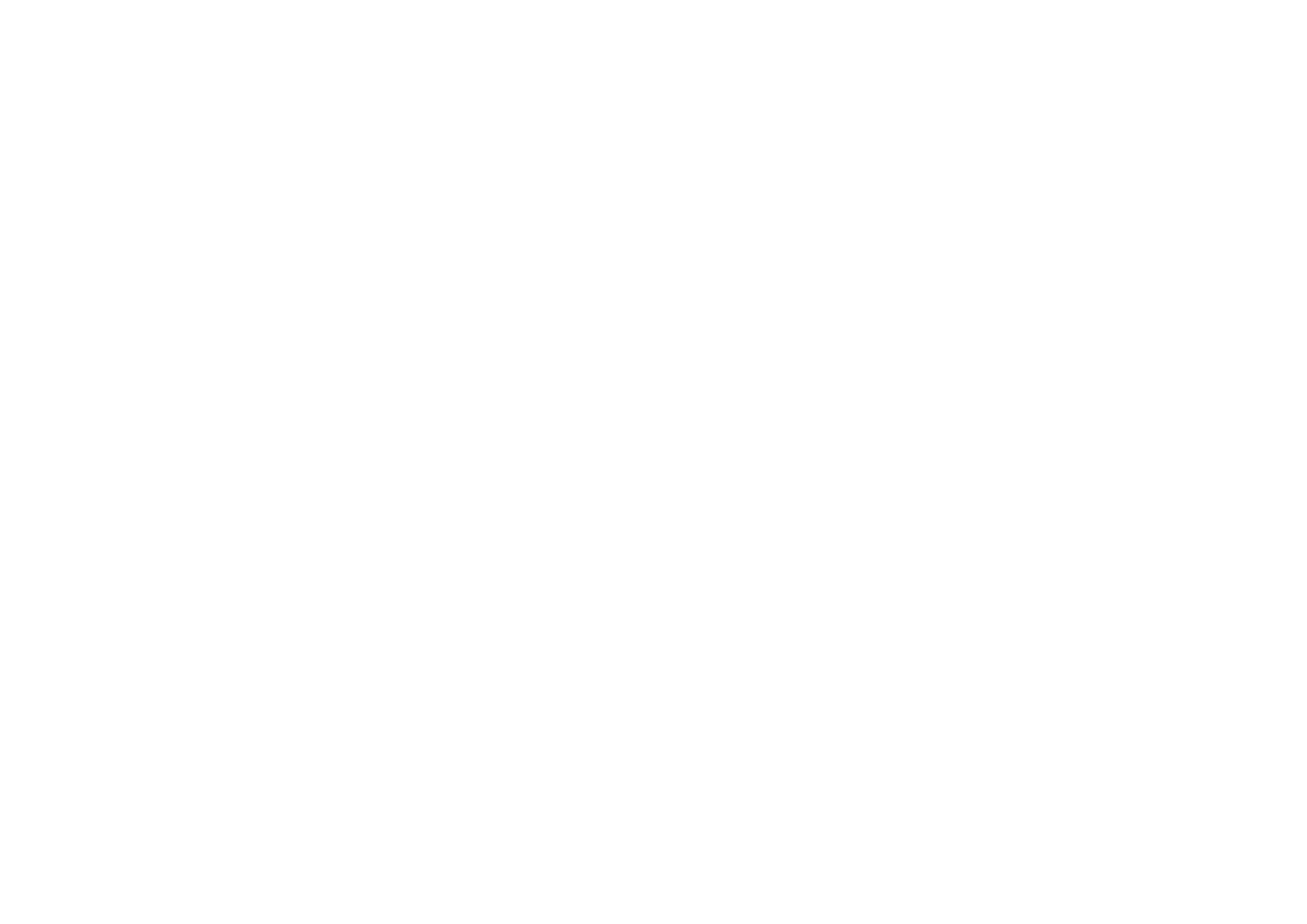## **Appendix 3 – Contracts with extension options and contract management activity ongoing in 2019/2020**

# **Contracts with extension options in 2019/20**

| <b>Contract Description</b>                           | <b>Est Annual Value</b> |
|-------------------------------------------------------|-------------------------|
| <b>Bitumen Products</b>                               | £12,000,000             |
| Bottled Gas (OSS)                                     | £2,000,000              |
| <b>Catering Machines (OSS)</b>                        | £2,000,000              |
| <b>Digital Publications and Services</b>              | £1,000,000              |
| <b>Education &amp; Office Furniture</b>               | £9,000,000              |
| <b>Education Materials</b>                            | £17,500,000             |
| <b>Energy Efficiency Contractors</b>                  | £200,000,000            |
| Frozen Foods                                          | £25,000,000             |
| Laundry Equipment (OSS)                               | £1,100,000              |
| Library Books & Textbooks                             | £14,000,000             |
| <b>Outdoor Play Equipment and Artificial Surfaces</b> | £17,500,000             |
| Personal Protective Equipment                         | £10,000,000             |
| Pest Control (OSS)                                    | £1,500,000              |
| Steeplejacks Services (OSS)                           | £1,750,000              |
| <b>Swimming Pool Chemicals (OSS)</b>                  | £1,250,000              |
| <b>Water Coolers (OSS)</b>                            | £1,500,000              |

*Contracts which are shaded have been approved for extension*